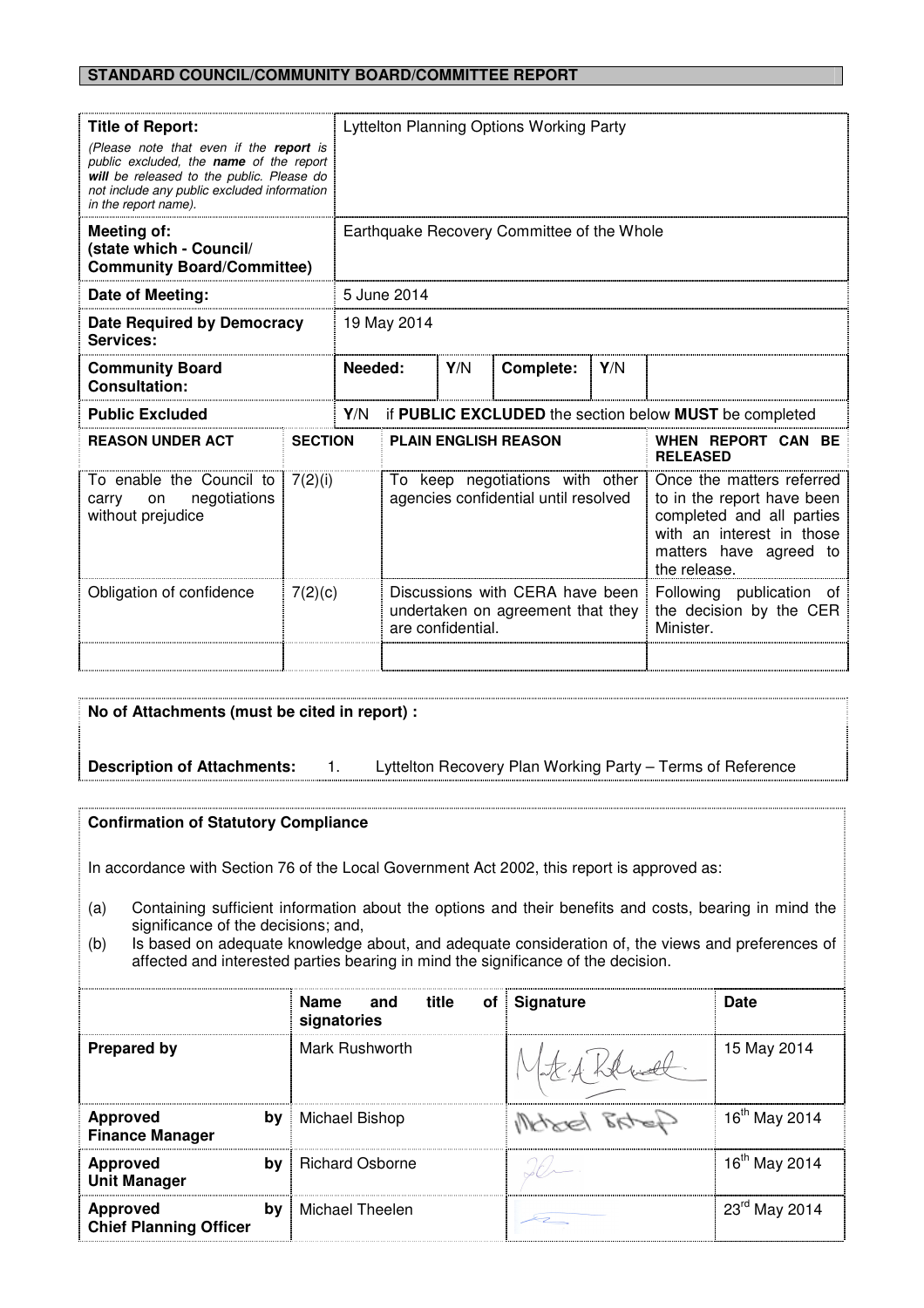# **LYTTELTON RECOVERY PLAN WORKING PARTY**

|                                     |                                                               | Contact | <b>Contact Details</b>       |
|-------------------------------------|---------------------------------------------------------------|---------|------------------------------|
| <b>General Manager responsible:</b> | Chief Planning Officer, Strategy and<br><b>Planning Group</b> |         |                              |
| Officer responsible:                | Fransport and Research Unit Manager                           |         | Richard Osborne DDI 941 8047 |
| Author:                             | Mark Rushworth, Senior Planner, City<br><b>Planning Unit</b>  |         |                              |

#### 1. **PURPOSE AND ORIGIN OF REPORT**

- 1.1 At its meeting on 10 April 2014 Council resolved to:
	- Endorse, in principle, a request to the Minister for Canterbury Earthquake Recovery to direct the preparation of a Recovery Plan for Lyttelton port which focuses on land owned by the Lyttelton Port of Christchurch and the surrounding Coastal Marine Area.
	- Establish an internal working party (including representation from Councillors and Lyttelton-Mount Herbert Community Board members) to consider the issues raised in the development of the Recovery Plan.
	- That the working party report back to Council via the Earthquake Recovery Committee of the Whole as necessary throughout the preparation of any Recovery Plan.
- 1.2 This report seeks approval of the Terms of Reference for the Working Party, including the elected member representatives.

#### 2. **EXECUTIVE SUMMARY**

 2.1 Terms of Reference have been developed to establish the scope for the Lyttelton Recovery Plan Working Party. Consideration has been given to the appropriate representation on the Working Party to reflect the local interests of the Lyttelton community and the environmental and strategic planning roles of Council.

#### 3. **BACKGROUND**

- 3.1 A report setting out details of the Lyttelton planning options was reported to Council on 10 April 2014. This highlighted the extensive damage caused to the Lyttelton Port of Christchurch (LPC) by the 2010/2011 earthquakes and the range of consenting issues involved in the recovery projects. It also considered the range of recovery initiatives that are already underway for the Lyttelton community. The main area where further assistance was considered necessary was for the port. A technical working group of staff from CERA, ECan, CCC, NZTA and Ngai Tahu has worked with LPC to consider the options available to help expedite the recovery process. A formal Recovery Plan was the preferred option.
- 3.2 The Lyttelton-Mt Herbert Community Board were briefed on the Council report and resolution on 16 April 2014. The Community Board supported the establishment of an internal Working Party and welcomed the opportunity for Board membership.
- 3.3 The Minister CER has yet to determine which option to follow.

## 4. **COMMENT**

 4.1 The Working Party has been established to facilitate discussion between staff and elected members in order that Council and the Community Board can be informed of progress on the Recovery Plan and co-ordinate input to the recovery planning process in a timely and efficient manner. The Terms of Reference define the role and scope of the Working Party. It also sets out details of the membership.